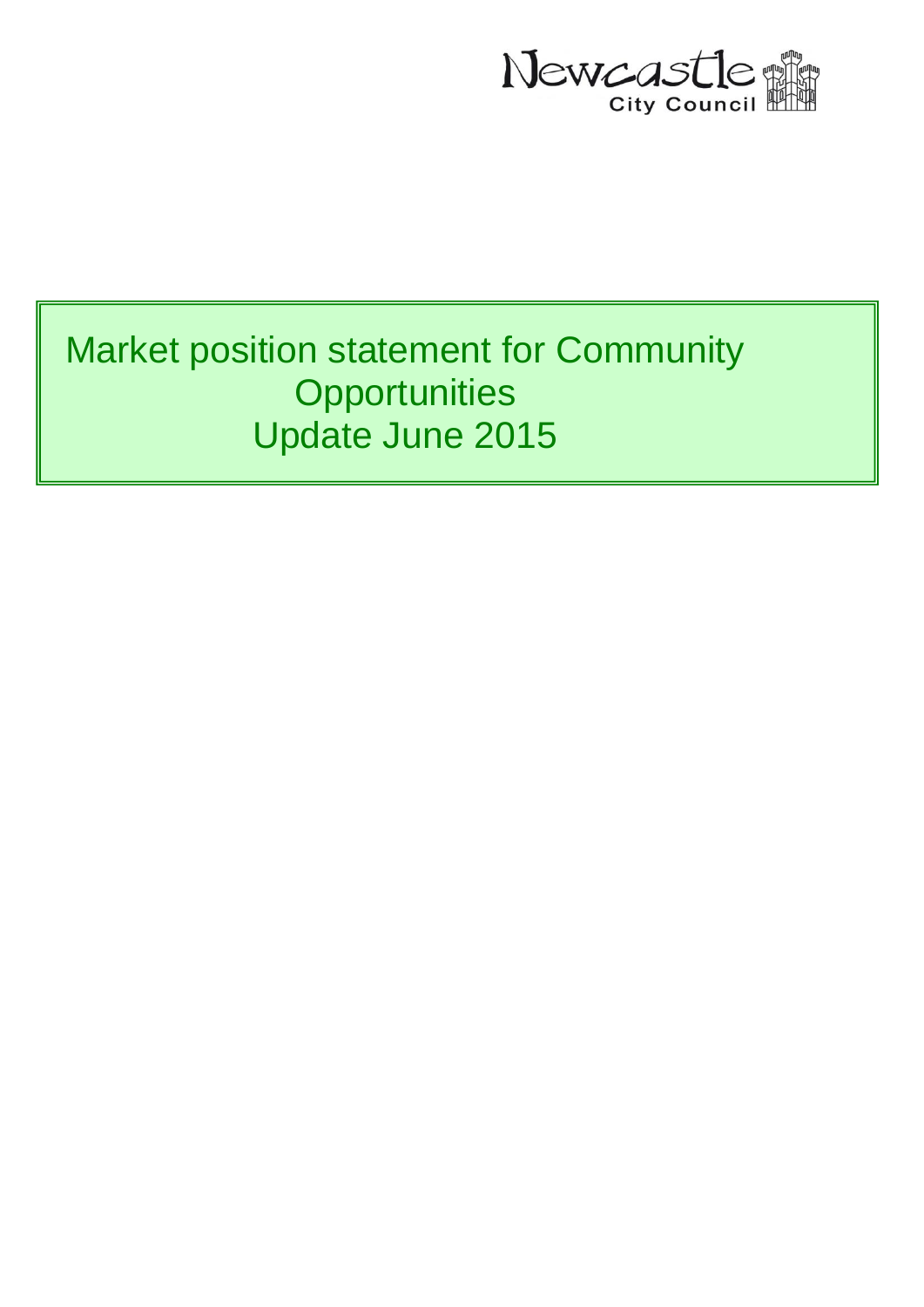# **Contents**

| <b>What is a Market Position Statement?</b><br>3                |                 |  |
|-----------------------------------------------------------------|-----------------|--|
| Who is it for?                                                  | 4               |  |
| <b>Key Messages</b>                                             | 5               |  |
| Drivers for change                                              | 5               |  |
| What this means for Providers?                                  | 6               |  |
| <b>What's happening in Newcastle?</b>                           | 9               |  |
| What we do                                                      | 9               |  |
| <b>Finances and funding</b>                                     | 10              |  |
| What do people say?                                             | 12 <sup>2</sup> |  |
| What do providers say?                                          | 12              |  |
| What services in Newcastle will look like                       | 13              |  |
| What we will do                                                 | 13              |  |
| What business development opportunities will this create?       | 14              |  |
| How Newcastle Council will help providers be fit for the future | 14              |  |
| <b>Key contacts</b>                                             | 14              |  |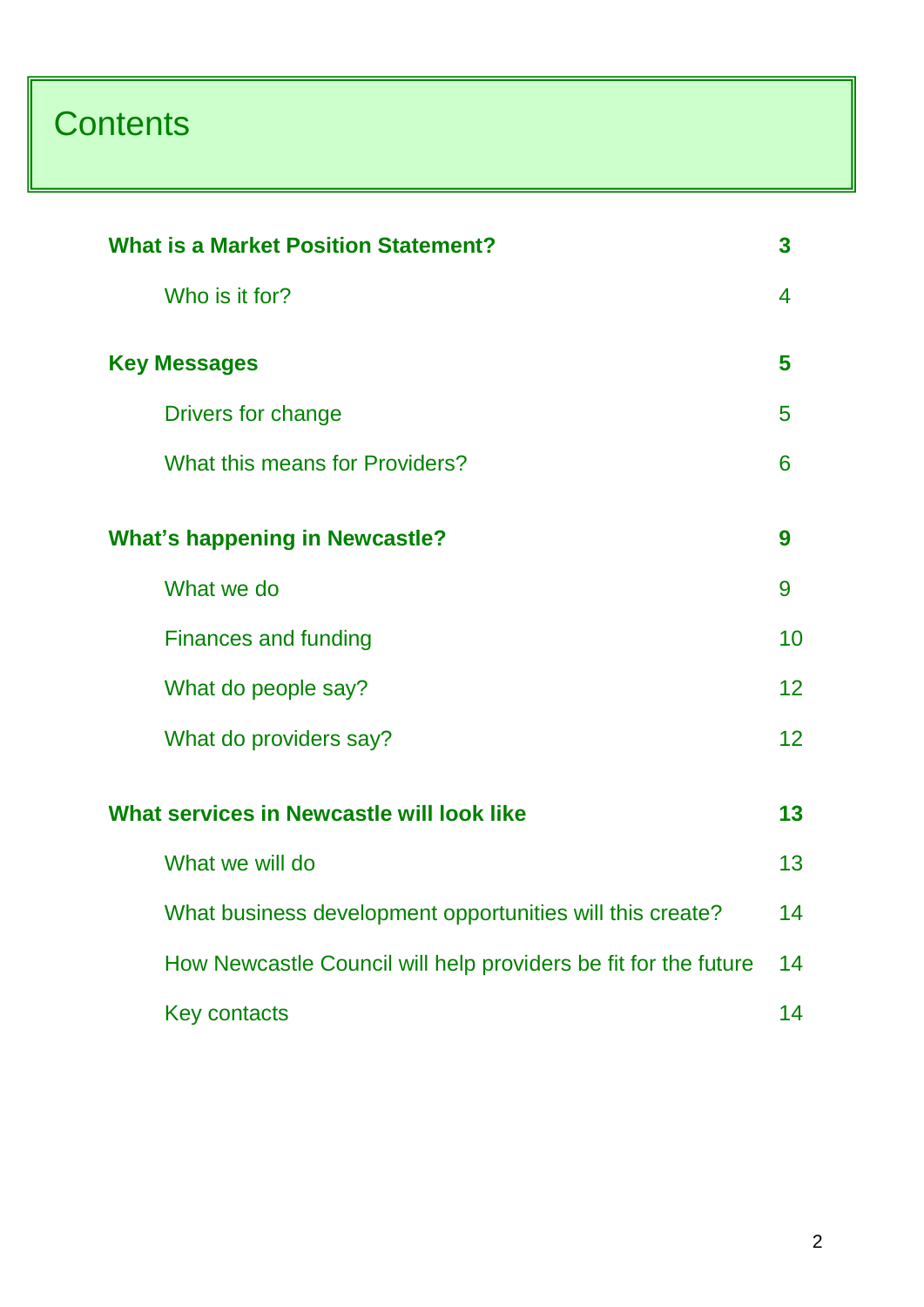# What is a Market Position Statement?

Newcastle City Council aspires to be a cooperative council; this means we want to:

 deliver services in cooperation with communities,

 enable communities to inform choices about the Council's priorities,

• involve communities in deciding how services can be delivered in the future and how to achieve a balance between those services which are available to everyone and those that are for people with an assessed social care need.

Market Position Statements are the first step towards achieving a cooperative approach to the commissioning of services. These documents are designed to help Adult Social Care providers and the people who use Adult Social Care services in Newcastle understand what services are currently on offer in the City, and also what we think Adult Social Care services should look like in the future.

We are producing a range of these documents looking at different client groups and service models in the City.

In developing these documents we have spoken to people that use Social Care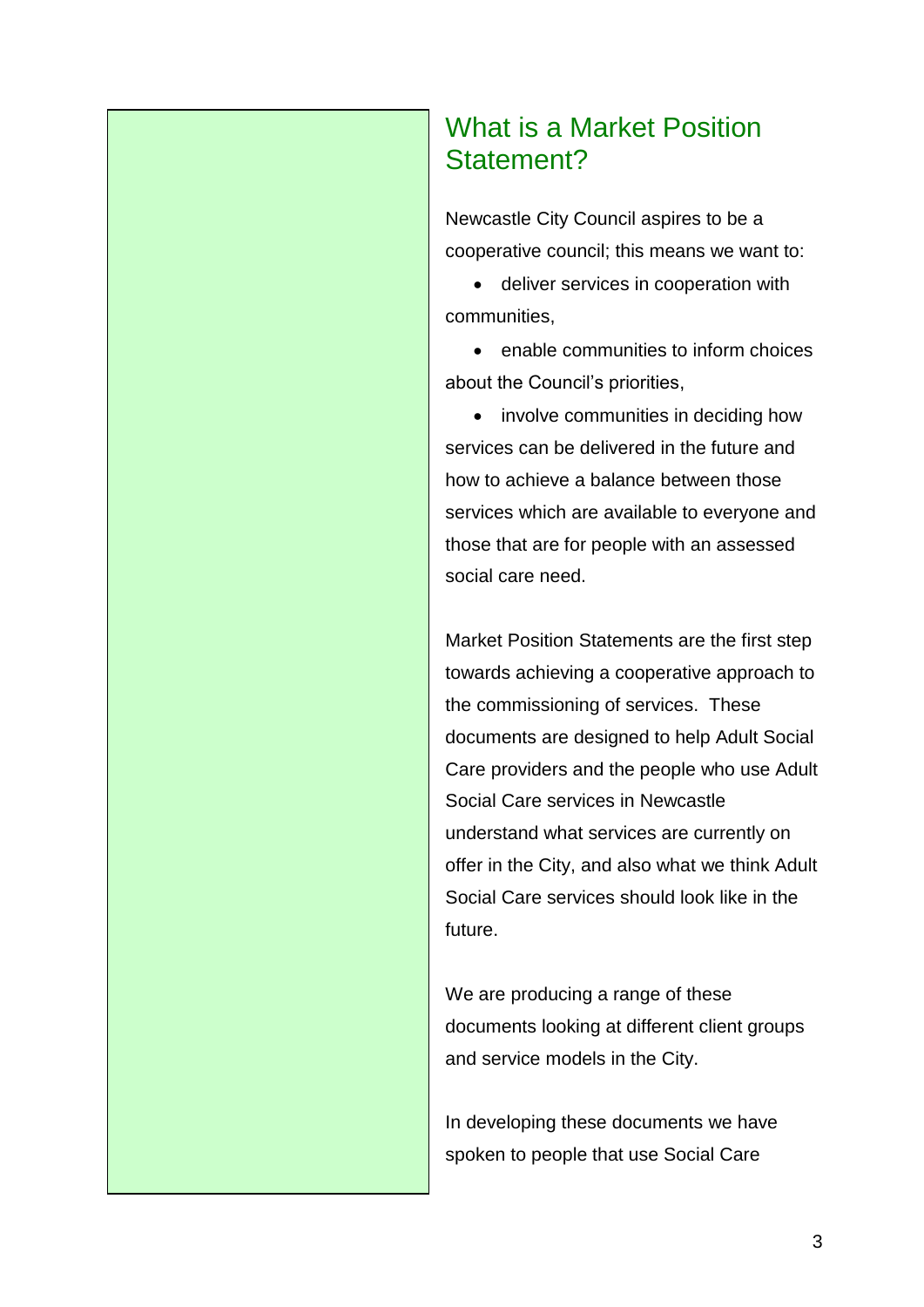services, the people that work in services and the organisations that run them to understand what they think of what's currently on offer and how they would like to see it change.

We want to use these documents as the start of a conversation with providers, carers and people who use services, about the vision for the future of our Social Care market in Newcastle.

**This document is an update of the original Market Position Statement for Community Opportunities which was published in 2014 and provides an up to date picture of services on offer in the City and the challenges faced by Newcastle City Council.** 

## Who is it for?

This document is aimed at existing and potential providers of community opportunities in Newcastle; this can range from providers of luncheon clubs and day care centres to arts organisations and organisations that support people to form their own interest groups.

Providers can learn about our intentions for what services in Newcastle will look like and use this to inform their own planning for the future.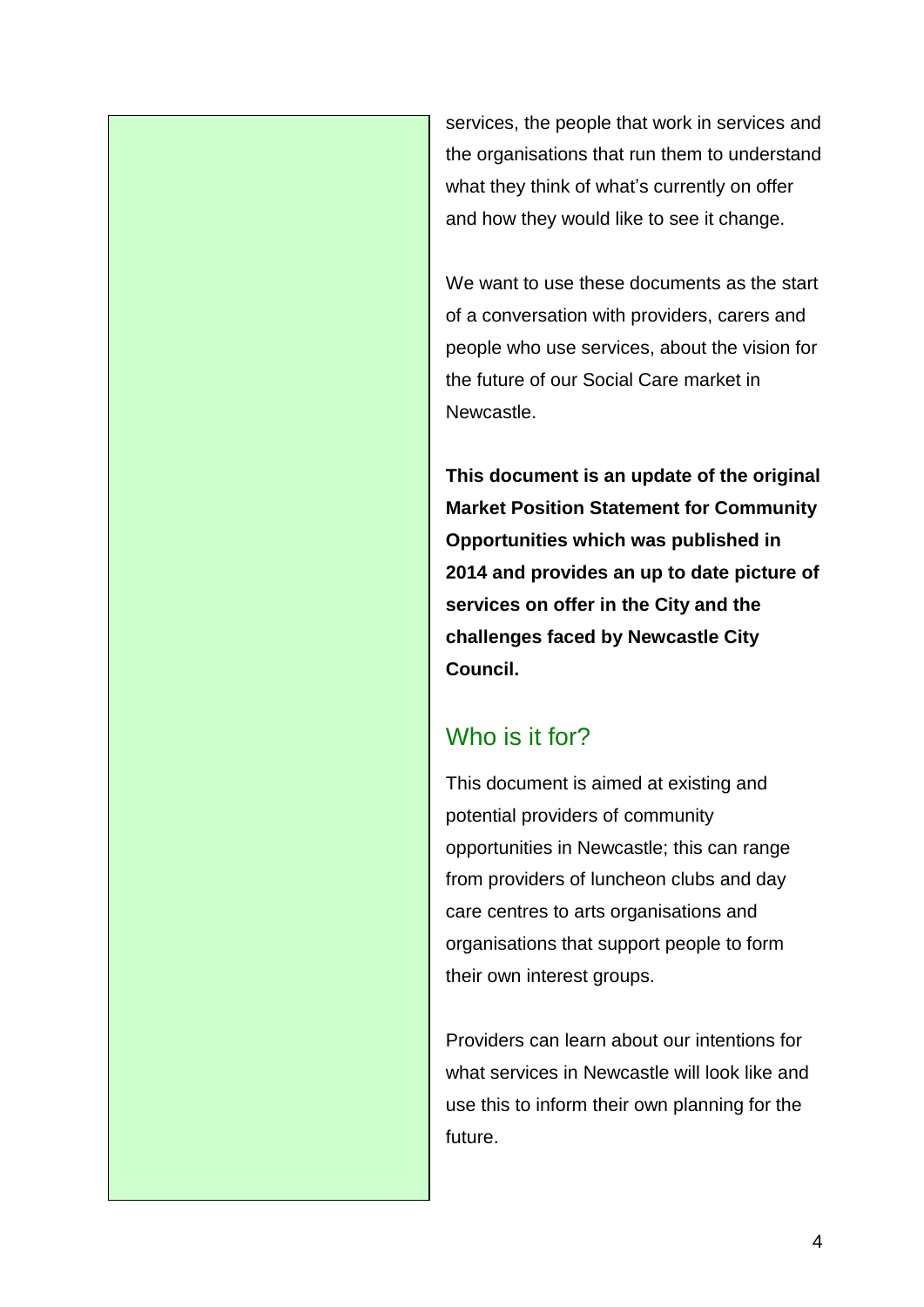The **Care Act 2014** sets out the biggest reform to the social care system for over 60 years; placing a new statutory duty on local authorities to promote a wider offer for adults and carers in need of support.

Within the act it states that "Local authorities must consider how to meet each person's specific needs rather than simply considering what service they will fit into. The concept of meeting needs also recognises that modern care and support can be provided in any number of ways, with new models emerging all the time, rather than the previous legislation which focuses primarily on traditional models of residential and domiciliary care."

"The ambition is for local authorities to influence and drive the pace of change for their whole market, leading to a sustainable and diverse range of care and support providers, continuously improving quality and choice, and delivering better, innovative and cost-effective outcomes that promote the wellbeing of people who need care and support."

Providers from other areas or people who are interested in starting up social enterprises or a business in this sector can use the document to identify future opportunities in the market.

# Key Messages

Demand on Social Care services in Newcastle is growing as Newcastle's population ages.

There is an overall predicted increase in the population of Newcastle from 282,500 in 2012 to 297,600 by 2020; a growth of 15,100, or 5.3% of the population over the forecast period. The most significant feature in the population projections is the projected growth of older people in the 65+ age group, a rise of 6.7% by 2016 and 13% by 2020.

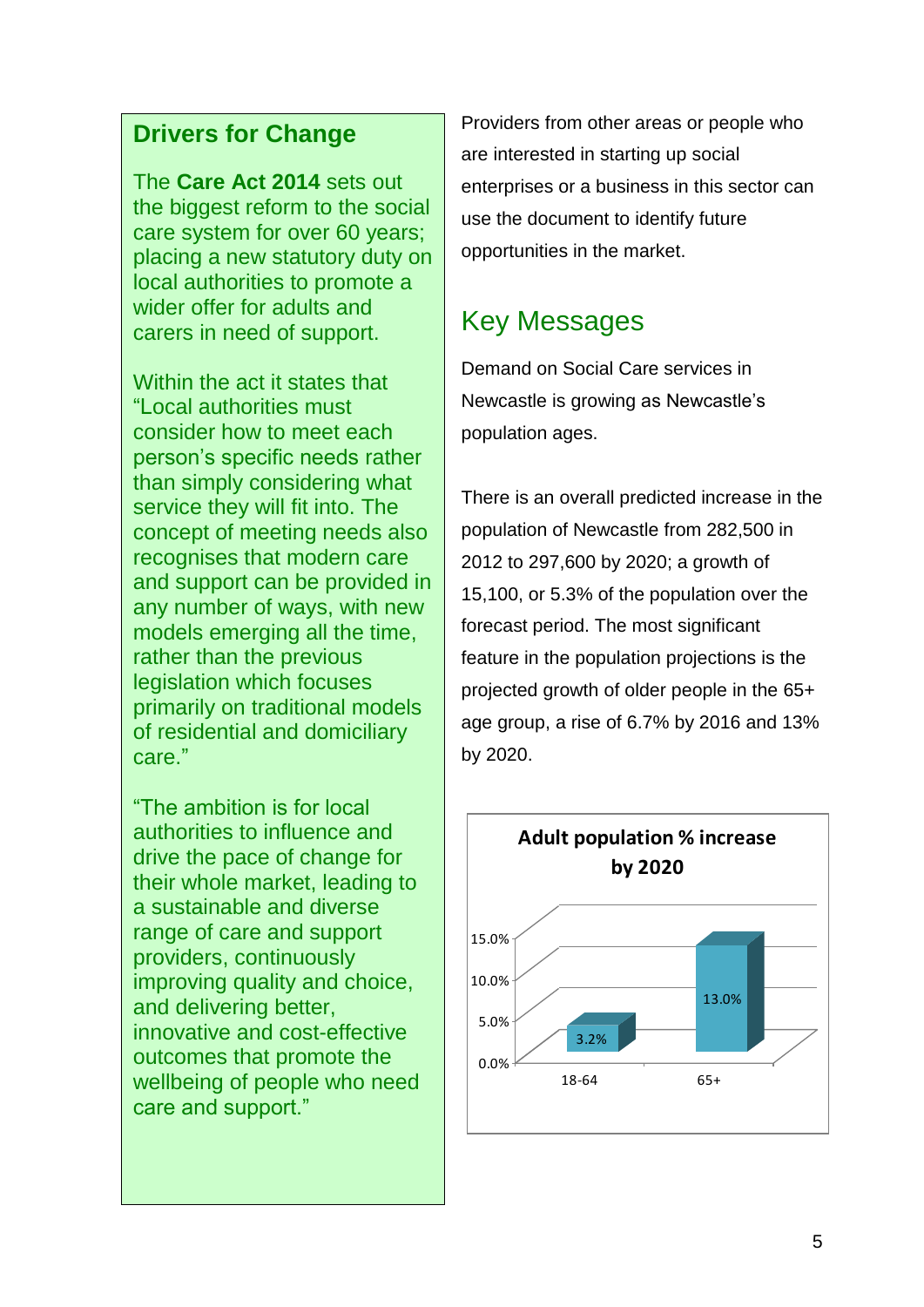The **Care Act** has had a major impact on the Council in relation to its Adult Social Care responsibilities, extending existing duties and adding new duties.

Some of the major changes being brought about by the act are:

- The Council will have a duty to;
	- o improve integration with Health partners
	- o provide preventative services
	- o provide information and advice signposting
	- o assess any adult with a need for a care and support service
	- o facilitate a marketplace that offers a diverse range of high quality and appropriate services
- A national eligibility criteria
- A cap on care costs
- Establishment of universal deferred payment scheme

As the reforms are so far reaching, and changes to the financial position will not be clear for some months, it is difficult to plan ahead at this time.

This large increase in the number of people over 65 is already resulting in an increased number of people with dementia related care needs as well as other long term conditions and, as shown above, these numbers are only going to increase, creating further pressures for Social Care services.

In addition to this, the Council's budget is reducing which means that we need to find new and innovative ways of delivering services, which not only save money but, more importantly, support people to achieve what they want to achieve in their lives.

More people are being encouraged and supported to use personal budgets, allowing them to exercise choice and control over the services they receive – leading not only to a need for more flexible, person centred services, but also to a wider variety of services being accessed by people in order to meet their needs.

These pressures and changes create a need for a range of services which not only offer the traditional, building based day service, but also a range of opportunities which make the most of existing groups within communities and supports people to establish their own groups when a gap is identified.

**The focus of these services will be to**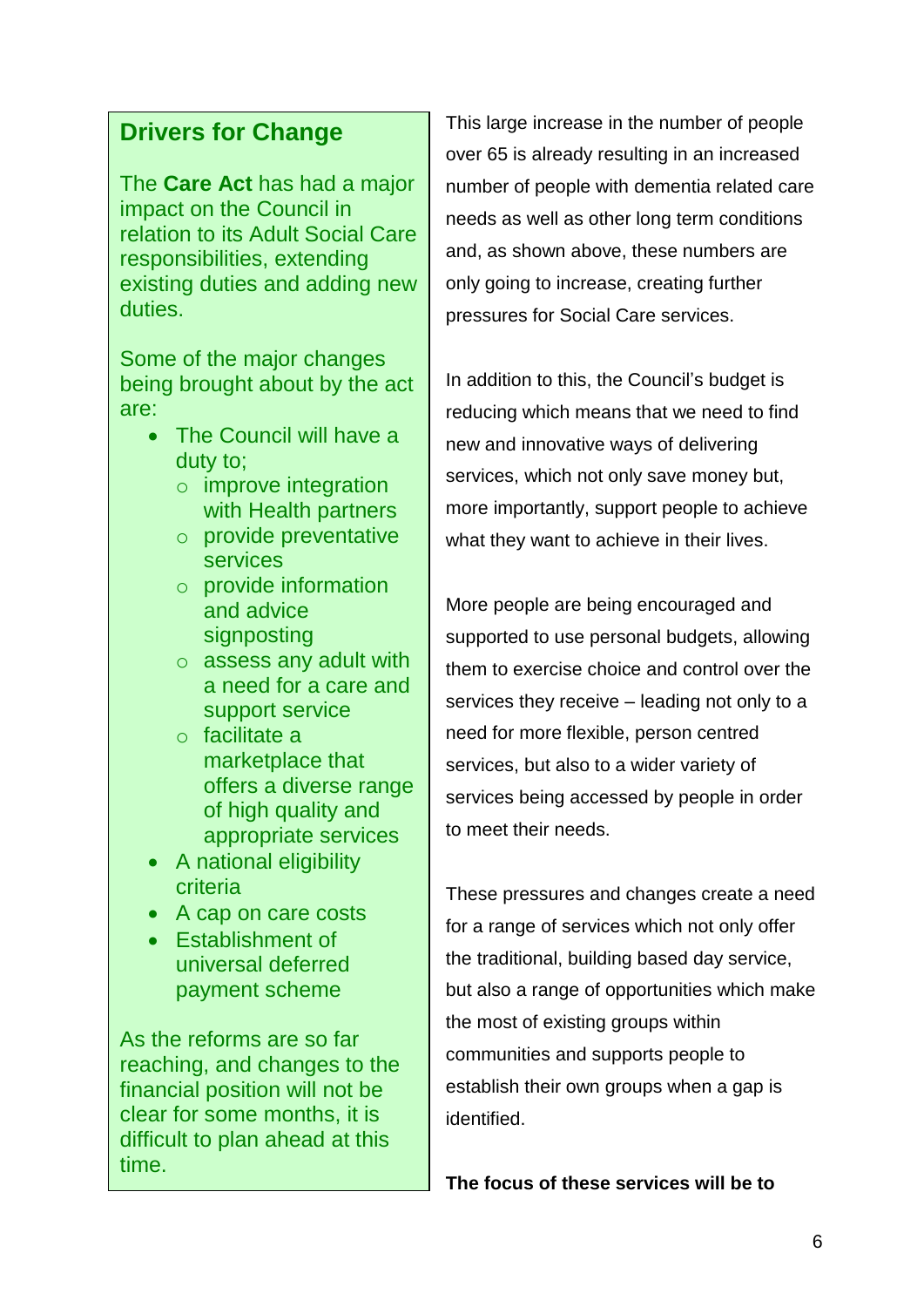The paper **Preventing Loneliness and Social Isolation: interventions and outcomes** Social Care Institute for Excellence - October 2011 reported… "Social isolation and loneliness impact upon individuals' quality of life, and wellbeing, adversely affecting health and increasing their use of health and social care services"

The Government White Paper '**Caring for our future**' identified that…

"society is not making the most of the skills and talents that communities have to offer"

**enable people to maintain or improve their emotional health and wellbeing; support people to increase their independence, become more valued within their community and remain socially included.** 

#### What this means for providers

Services in Newcastle need to be able to respond to the increasing use of personalised budgets, and providers need to consider how they will market their services in order to reach this growing population who are not commissioning services through the traditional route.

Current providers of building based day centres need to consider their target market and how they can link with other organisations and services, including health services, in their area to offer a wider range of choice.

Organisations that run community groups will have the opportunity to link to other organisations in their area and create consortia or partnerships which can provide a wide range of community opportunities, enabling smaller organisations to share infrastructure costs and resources – reducing overall costs for each organisation.

Organisations that traditionally work within the arts sector should consider how they can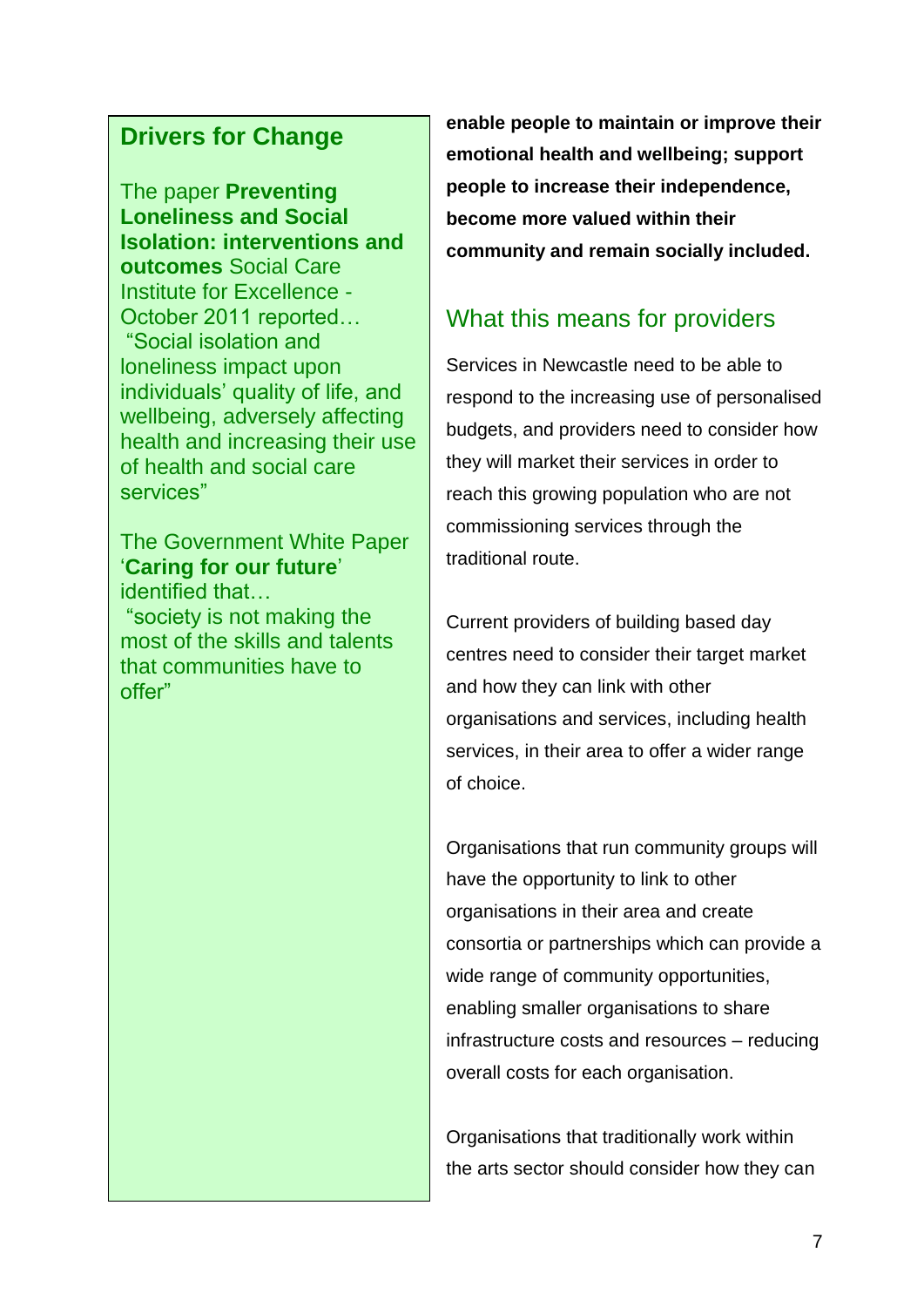**Caring for our future** also set out a vision for a reformed care and support system:



**Living well** – People will be given better information and advice to plan ahead to prevent care needs and will be better connected to those around them

**Low level needs** – More support within communities, better housing options and improved support for carers will help people maintain their independence and avoid a crisis

**Crisis** – Reablement services and crisis response will help people regain their independence at home after a crisis

develop services and create links with community groups so people have a wide range of social and leisure activities available to them. This may include community groups using arts spaces for meetings, or arts organisations supporting the development of workshops and interest groups within communities. It could also be about reaching more people with existing art events and making them more relevant to underrepresented groups; such as the homeless, people with disabilities or carers.

New providers to the market should be looking at how they can link into, and keep up to date with, the activities that are already happening across the City, and how they can develop relationships with existing organisations that are working within communities; these could range from volunteer led groups to arts organisations that are running events within an area.

Existing and new providers will also need to work with communities to find out what services aren't currently provided and support people to develop peer-led networks which will link individuals and groups with others who have similar interests. This could range from linking two people together to go to the cinema to supporting 20 people to setting up a men's group, a gardening club or sewing circle.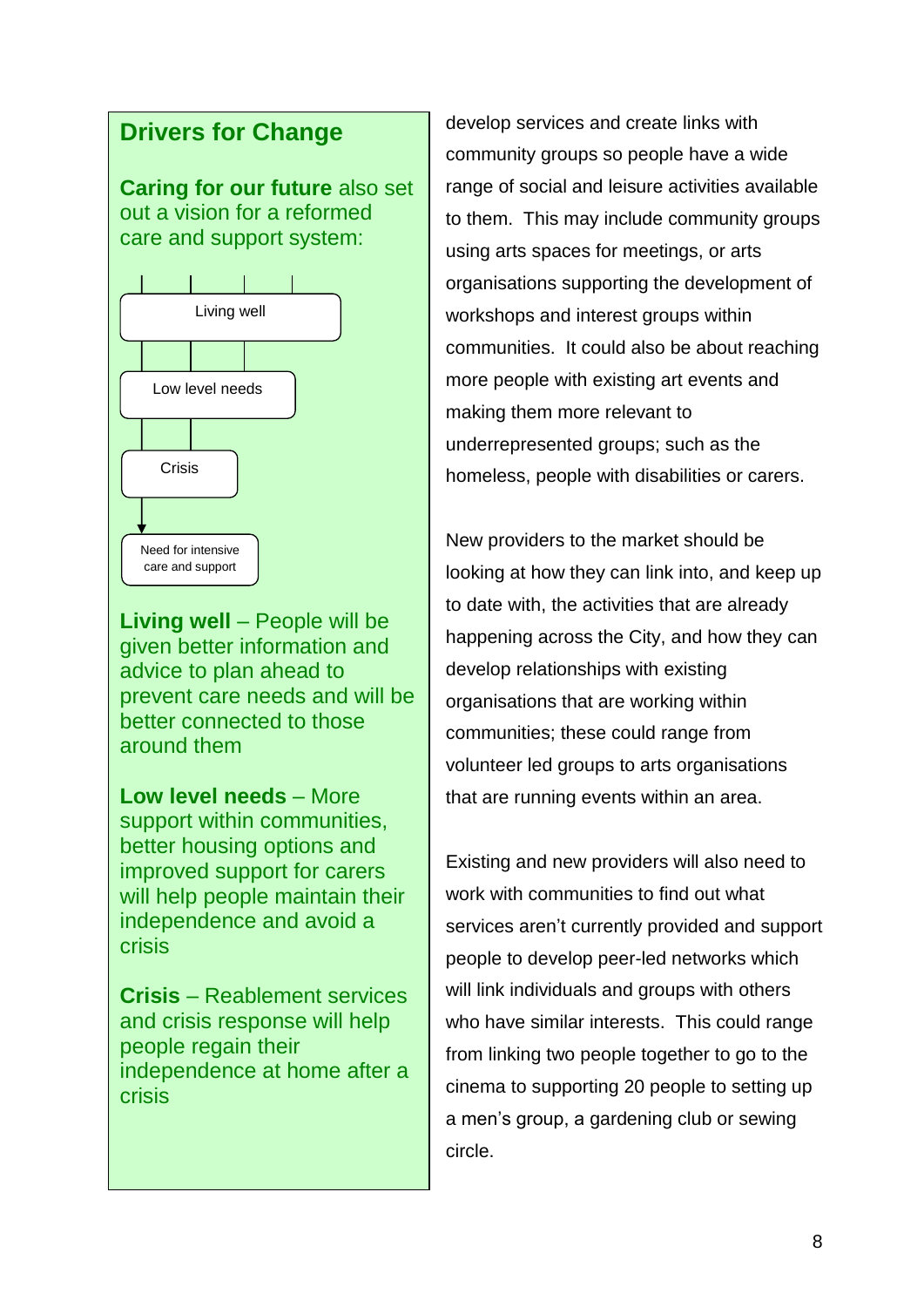#### **What we do**

The Council currently commission four building based day care services:

- a day care service for people with physical disabilities
- a day care service for people with dementia
- two day care services for older people

In addition to this we also provide an in house day service for adults with Learning Disabilities.

The Council also commissions Chain Reaction, this service is aimed at older people and is an alternative to a traditional day centre service – focussing on helping people to help each other.

Befriending Services and support groups also receive grant funding from the Council, these groups are focussed on reducing social isolation and enabling people to receive support from peers instead of having to rely on a commissioned service for that support, allowing people to maintain their independence for as long as possible.

It is important that these services are not focussed on care activity but are about enabling people to take part in social and leisure activities which interest them. They should also make the most of the skills and experience that people in communities have that aren't currently being utilised. The aim of these services must be to keep people socially included and support them to become valued assets within their communities. By doing so we believe we will support people to maintain their emotional health and wellbeing.

## What's happening in Newcastle?

Changes brought about by the Care Act mean that Newcastle City Council funds social care for people that are deemed as eligible for services and financially assessed as unable to pay for those services themselves. We will also signpost people to appropriate services no matter what their level of eligibility is.

We also support a number of organisations through a variety of funding streams, including the Newcastle Fund and Public Health monies. Many of these services support people that would not be eligible for services, either in the short or long term, and these services prevent people's needs escalating thereby reducing demand on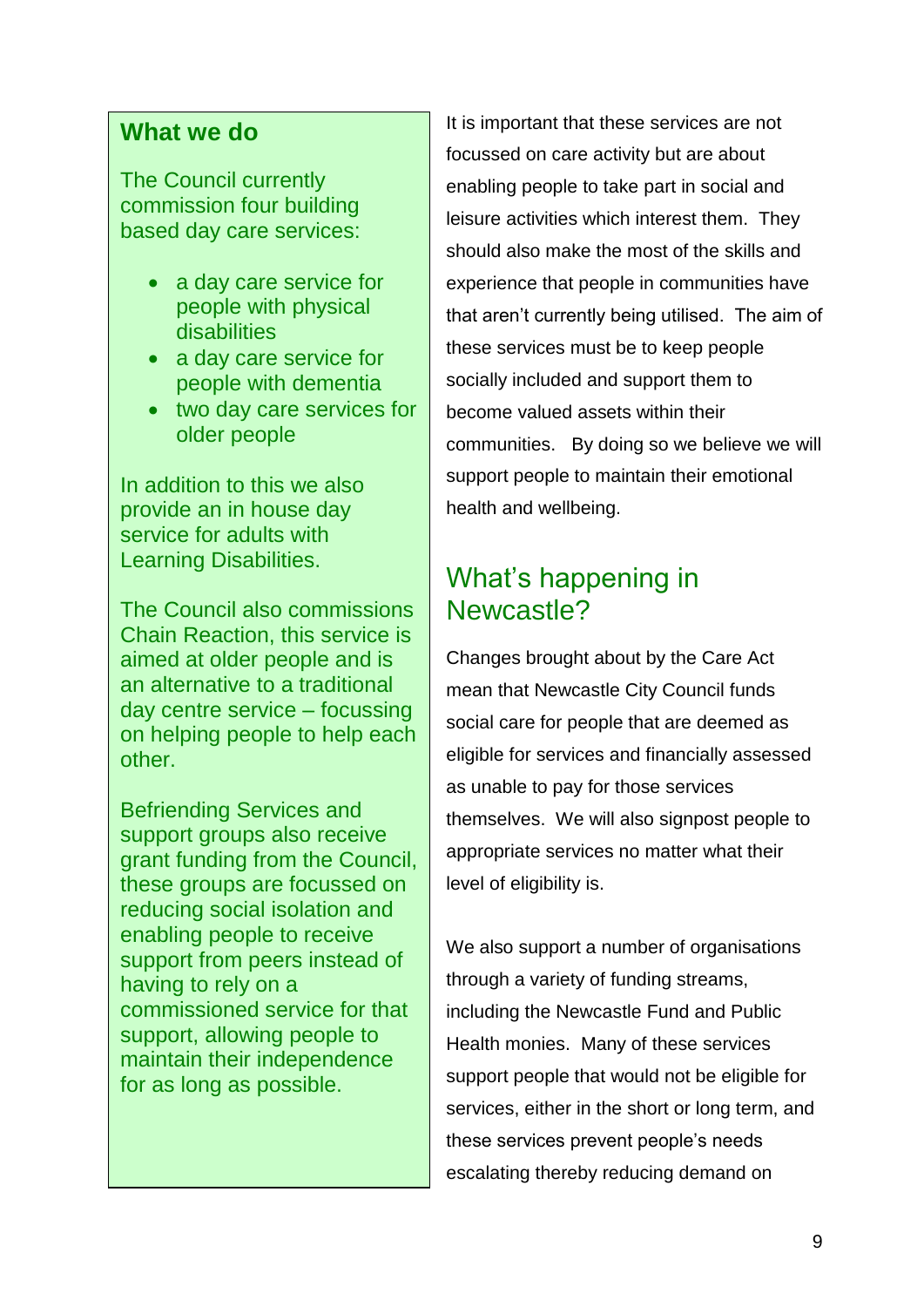statutory services.

The table below shows the average number of people accessing traditional building based day care services from independent providers per week between 2010 and 2013.

|         | Average number of |
|---------|-------------------|
|         | clients accessing |
|         | day care per week |
| 2012/13 | 393               |
| 2011/12 | 461               |
| 2010/11 | 529               |

**Source:** PSS EX1 Return P2f 2010/11 – 2012/13

As shown by the table above numbers of people accessing day care services has fallen over the period. This has been influenced by changes to the way the Council charges for services, but may also be linked to changes in what people want and expect from day services. As more people now have access to Personal Budgets they have been able to move away from the traditional, building based service and instead use their budget to pay for different types of social and leisure activities.

### Finances and funding

The table below shows the Councils gross expenditure on building based day care services with independent providers between 2010 and 2013.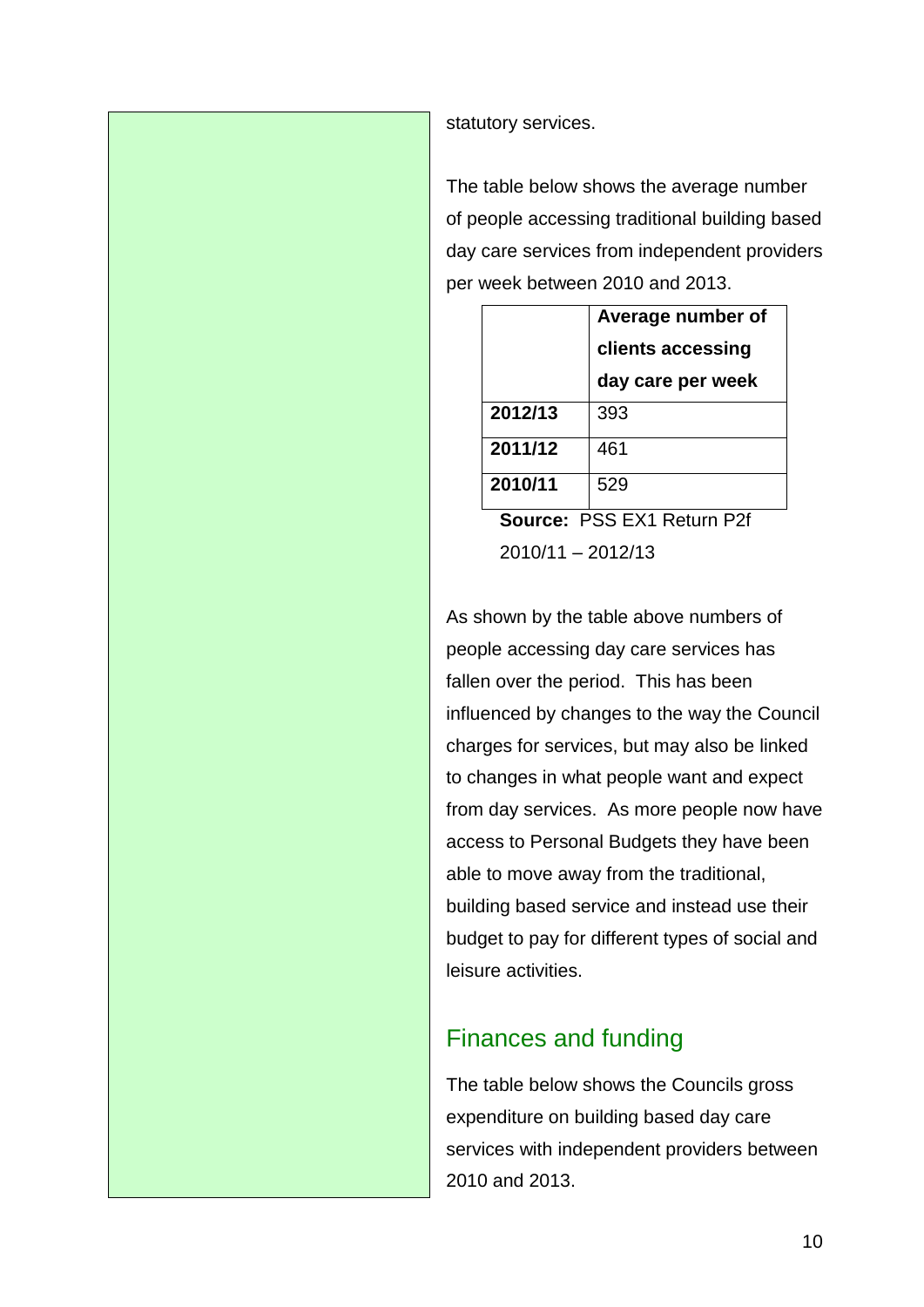#### **What do people say?**

"Very happy with the service provided, to us it's a valuable service, the staff are very professional and friendly. I have no doubt that without this service my mother and family would be under a lot more pressure and stress".

"As my mother's main carer her days at the centre have made my life so much easier. When she is at [Day service] I never have a single worry about her and am absolutely sure that she is thoroughly enjoying herself in a caring environment that recognises all her needs".

"I am very happy with the day centre. My mam enjoys going. It gives me time to do what I have to do without me worrying about mam because I know she's in good hands".

"Good staff who help a lot…also good hobbies and company. Stops you being lonely"

|         | Spend on        |
|---------|-----------------|
|         | independent day |
|         | care services   |
| 2012/13 | £1,705,118      |
| 2011/12 | £2,121,457      |
| 2010/11 | £2,491,351      |

As demand for these services has decreased, spend on the services has also reduced. However the Council also grant funds organisations to provide other day activities for adults, during 2012/13 the Council spent £409,000 on funding luncheon clubs, befriending services and support, a total spend of £2,114,118 for that year.

## What do people say?

Feedback received during monitoring visits by the Council's Commissioning team shows that people are happy with the day care services currently being provided in the City. People find the services invaluable, particularly because of the support they offer to allow carers to continue in their caring role but also because of the important social interaction these services provide.

People have told us that they enjoy the activities they are offered when they attend their luncheon clubs and the fact it helps them feel less isolated. They also said they would like to know about how they could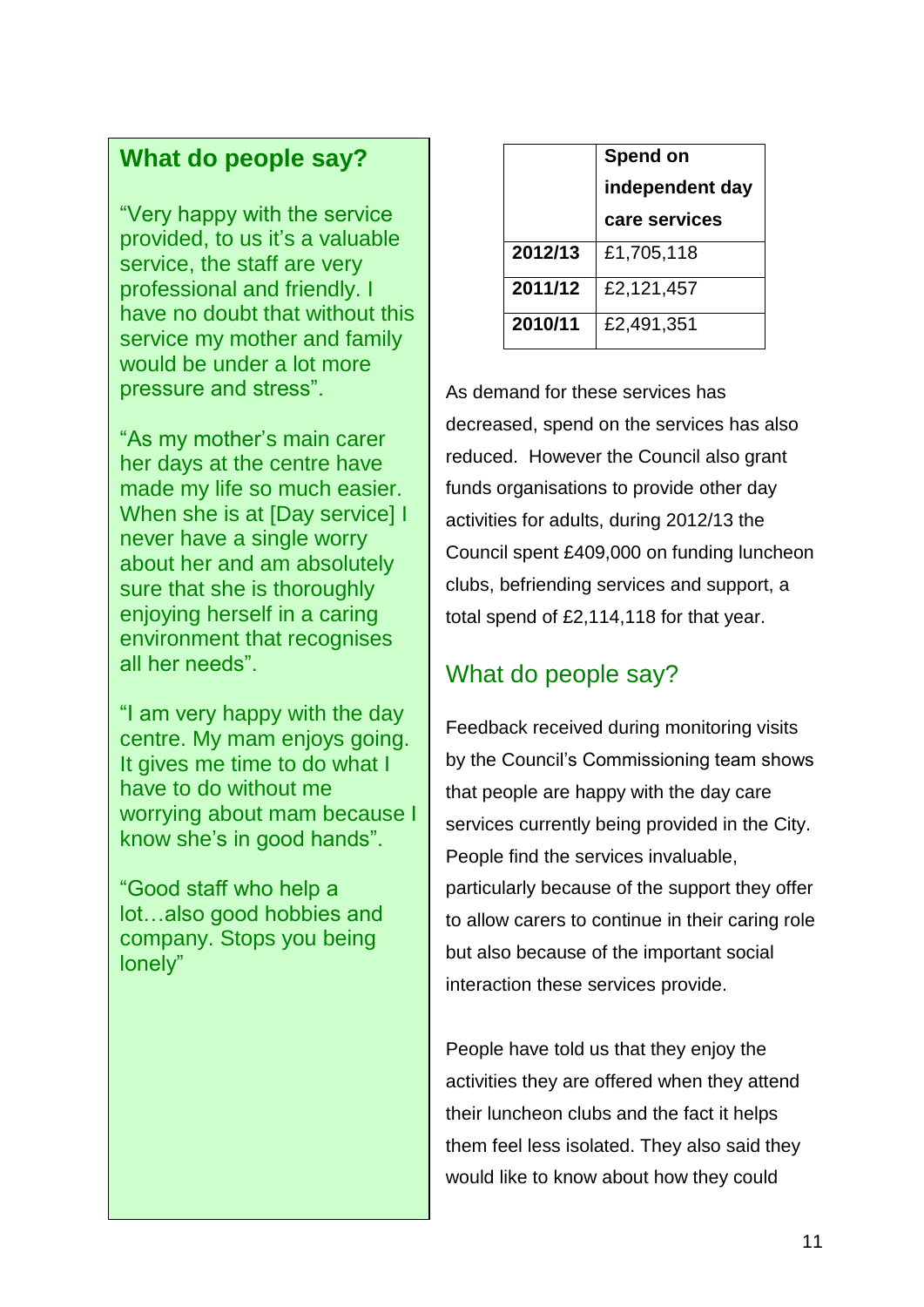### **What do people say?**

"We would like a health advisor to visit our club so people can discuss their symptoms if they feel poorly or in pain"

"It gives you purpose to get up on a morning, get dressed in a suit with shirt and tie and feel respectable like we used to feel when we still used to work"

"The group keeps us all in good health, mentally and physically"

"We want to receive some guidance and support regarding health and financial issues"

"The group would enjoy a good old sing song"

"We would like to go out for lunch to a local pub now and again and have a change of scenery"

"We would enjoy more outings and arranged trips to somewhere like the coast, the theatre, a restaurant would be nice"

share their skills, knowledge and experience with the wider community. People said that they would like more support around eating well and staying healthy and one group specifically also thought advice and information around finances would be helpful.

## What do providers say?

We worked with providers in April and May 2014 to look at what the issues in the market were. They told us that they recognise the need to offer a more flexible model of support. Clearly identifying the need to offer services over the weekend as people have told us that they feel particularly vulnerable at this time.

Providers also identified the need to develop the infrastructure to support better signposting, advice and information for people who were not eligible for social care services

This approach would also need to support small community based organisations to develop volunteer and peer opportunities which should become self-sustaining. We need to be sure that we offer volunteers a support network that they can use to develop their own skills and expertise. We have examples of this type of approach in Neighbourhood Network Schemes, some of which operate in urban settings and are built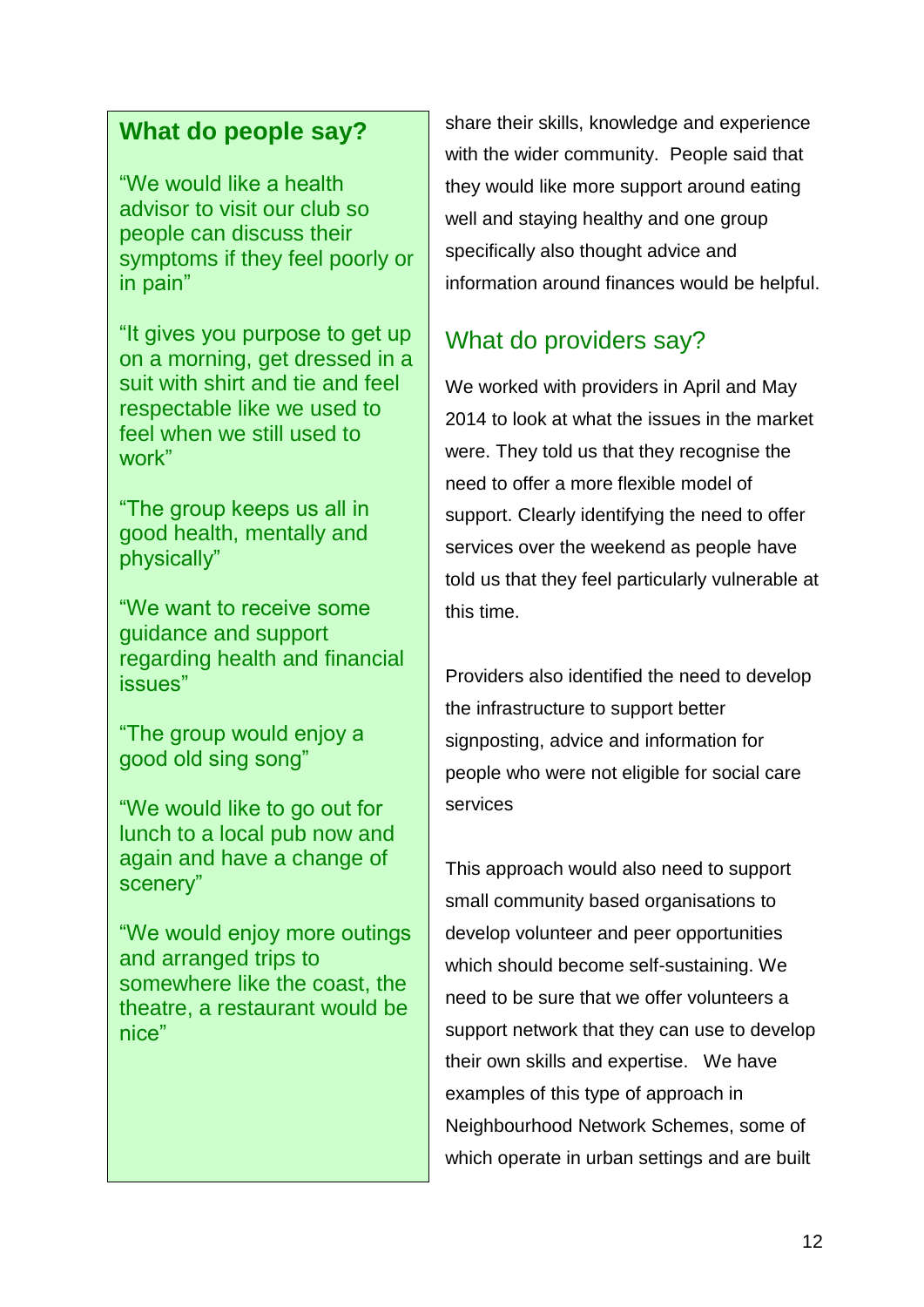### **How Newcastle Council will help providers be fit for the future**

The Council will support the facilitation of the market and the development of the services described in this document by:

- hosting regular events for providers to meet and discuss future plans with other providers and also Commissioners of services
- providing support to organisations who would like to establish their own networking groups
- providing information on what the plans are of other local authorities in the region

upon sharing and reciprocating learning.

It was felt that this would be particularly important in developing groups for men as older men are particularly vulnerable to social isolation and loneliness and are less likely to engage with day care services.

Providers also felt there was also the potential to consider where cultural organisations can fit into this model, as museums and theatres often have lots of creative space for use during the day which could be utilised by groups.

Providers told us the people they support have increasingly complex needs, which means that their staff have to have increased levels of training to respond to these needs. Transport is also an issue for all vulnerable groups, not just older people and providers have told us that this needs to be taken into consideration when designing day time activities.